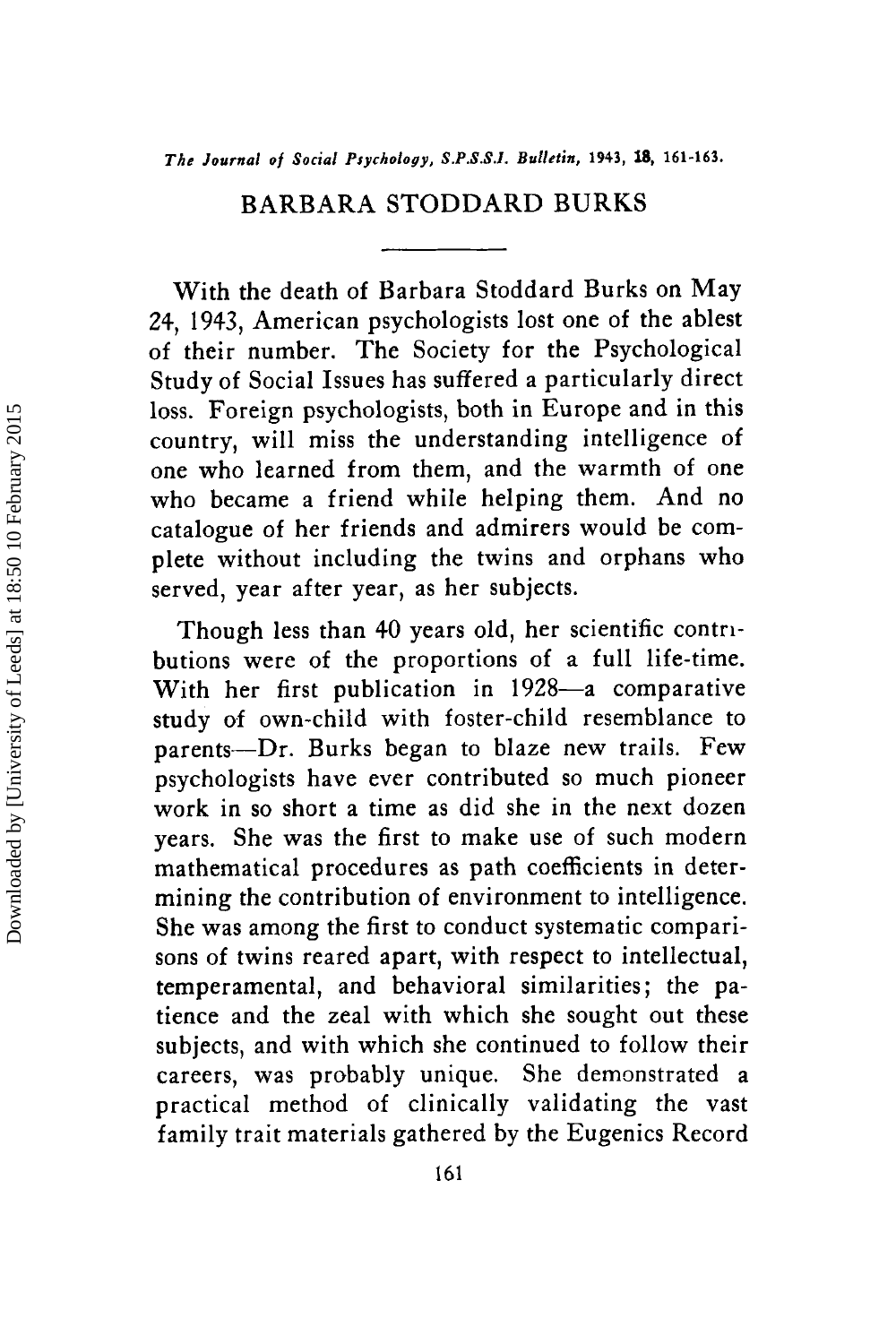Office. She was the first to demonstrate the reality of human auto-somal linkage in the case of two pairs of objectively defined characteristics, establishing the method as the basis of later studies of the inheritance of psychological traits.

During several of these years she carried out warm-heartedly and indefatigably her duties as chairman of the American Psychological Association's Committee on Aiding Displaced Foreign Psychologists. Probably no such difficult service function has ever been performed in the name of the Association so effectively, nor has earned so much gratitude.

At the time of her death she was engaged in an ambitious study of the inheritance of psychological traits among children separated from their parents. She had just been awarded a Guggenheim fellowship which would have enabled her to add no small amount to the published literature of the methodology and the findings of the study of twins.

Though her field of special work might easily have led to narrowness, she was singularly untrammeled in her interests. Since it was her problem to study heredity by the use of children as subjects, she studied children as well as heredity. She was at home in the fields of statistics and genetics, in developmental, clinical, and social psychology. She was sensitive to the social problems of her time, as affecting not only her childrensubjects but also herself and her colleagues as professional psychologists.

The purposes and the activities of the Society for the Psychological Study of Social Issues were par